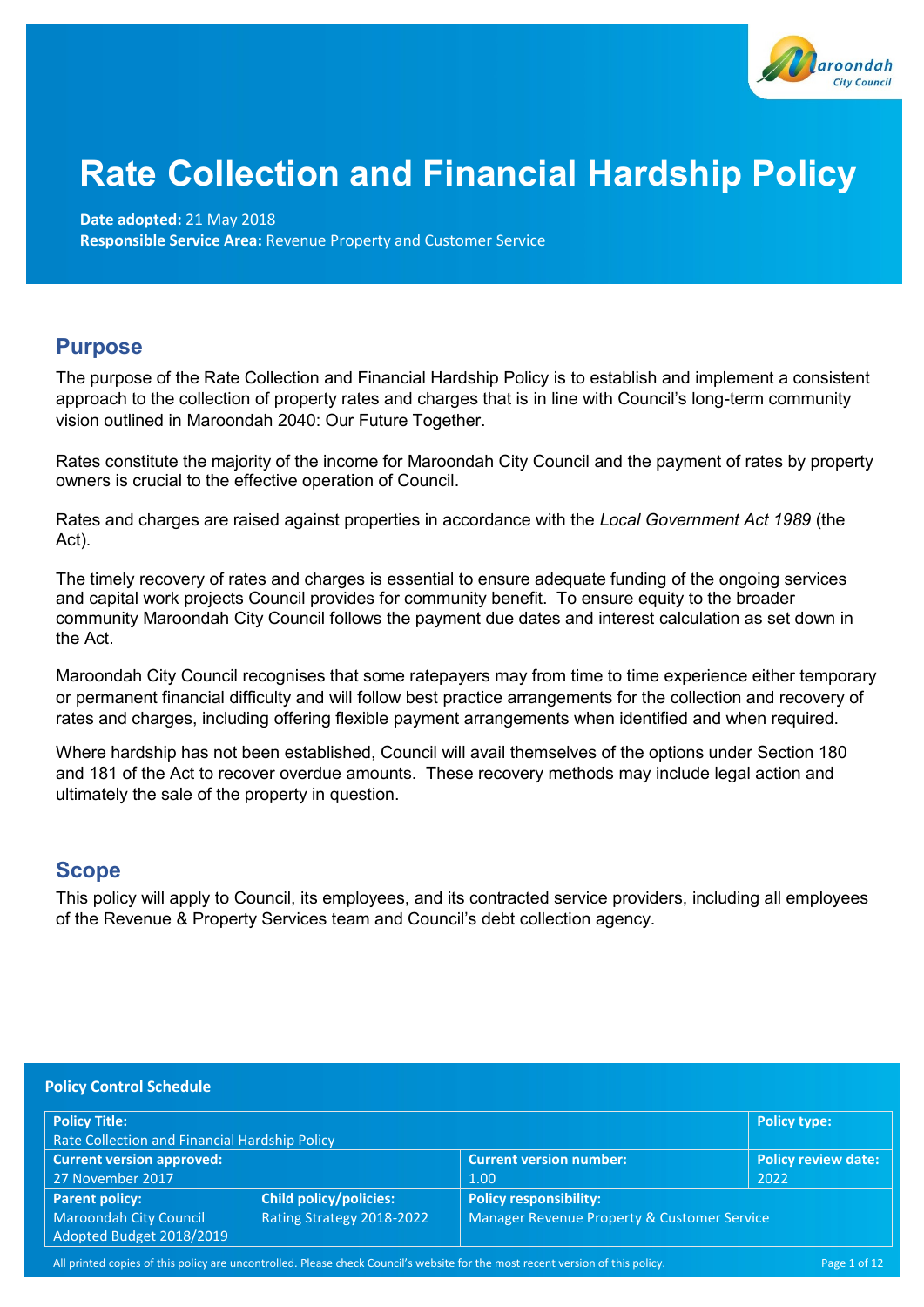

# **Objectives**

The objectives of the Rate Collection and Financial Hardship Policy are to:

- ensure all debts owed to Council are paid, where possible, by the due date and followed up within specified timeframes;
- ensure a fair, equitable and accountable approach to Council's debt management and collection decisions and practices;
- provide transparency to ratepayers, Councillors, and staff as to Council's debt collection protocols and framework;
- assist ratepayers to meet their obligations, rather than redistributing the impact of rate arrears to other ratepayers;
- ensure Council's debt collection is sensitive and responsive to financial hardship issues;
- provide assistance to ratepayers experiencing financial hardship; and
- provide guidelines for council staff and its contractors to manage ratepayer financial hardship effectively and consistently.

# **Background / Context**

Whilst the collection of rates and charges at Maroondah City Council is in accordance with the Local Government Act 1989, this policy will ensure that Maroondah City Council and the Revenue & Property Services area has clear documented guidelines for the efficient and consistent collection of all outstanding property rate accounts. It will consider all payment options that can be managed within the Revenue & Property Service area and aims to:

- Establish principles to apply to the overall collection of property rate accounts;
- Establish options of payment (Full, Instalment, Direct Debit, and Arrangements);
- Identify the type of assistance that may be offered by Council; and
- Apply the principles to other debts owed to Council.

# **Policy Principles**

This policy is built around the principles that:

- the Act will underpin all processes, payment due dates, interest calculations etc;
- alternative Payment Arrangements can be varied for the individual when requested;
- Council will include appropriate wording on all accounts and reminder correspondence to assist with early identification of financial difficulty;
- the form of assistance given will match the level of financial difficulty;
- Council will provide simple application forms but will also accept any written request and verbal contracts when applicable.
- Where appropriate Council will suggest ratepayers utilise financial counselling, legal and other support networks.
- Senior management will own hardship policies, Payment Arrangements, and debt recovery processes.
- Legal action to recover rates will be a last resort.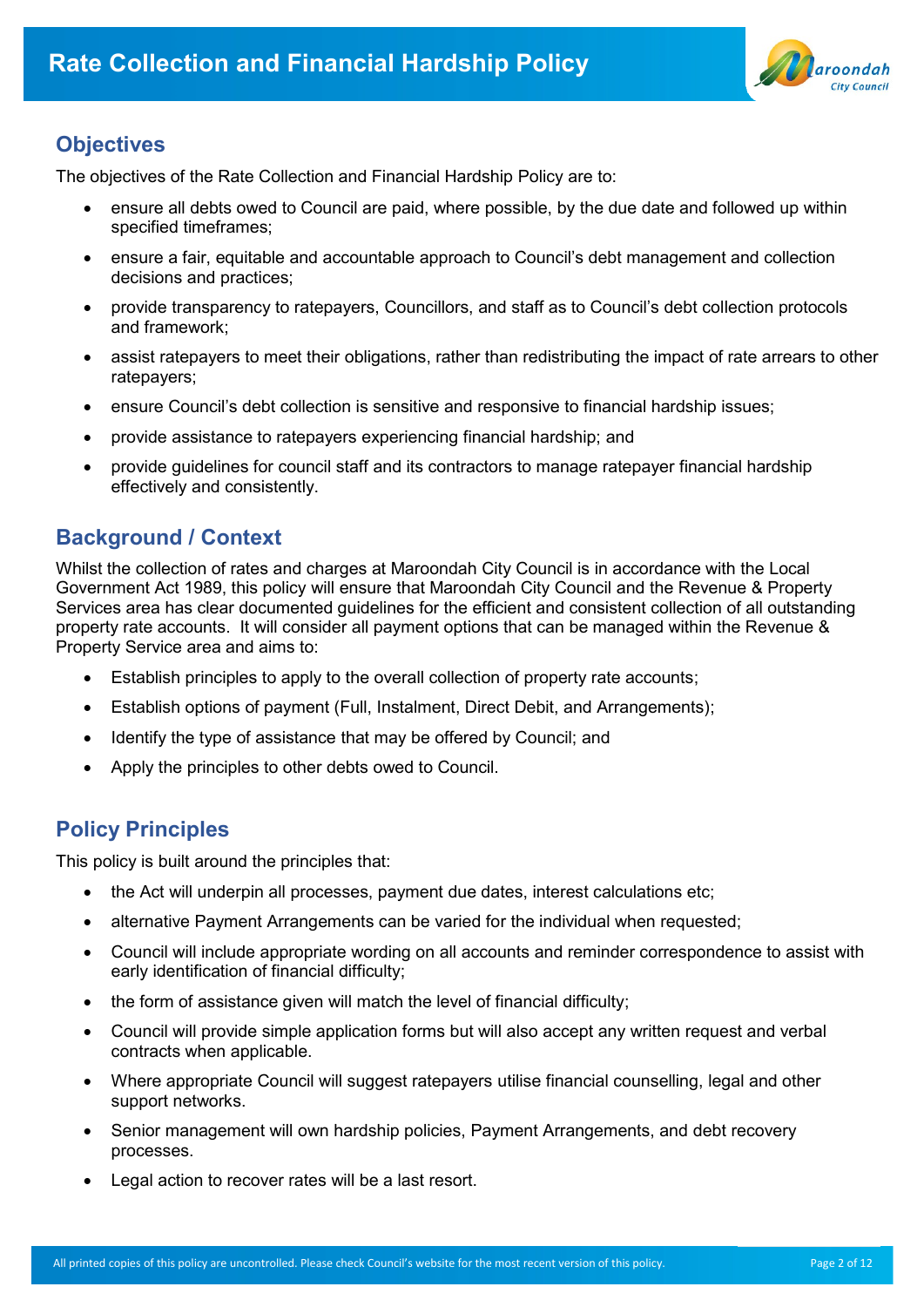

# **Relationship to the Maroondah 2040 Community Vision**

The operation of this policy is aligned to *Maroondah 2040: Our future together*, as follows:

| <b>Community Outcome:</b> | A well governed and empowered community                                                                                                                                                                                                                                                                                                                                                                                                                                                                                                                                                                                                                                                                                          |
|---------------------------|----------------------------------------------------------------------------------------------------------------------------------------------------------------------------------------------------------------------------------------------------------------------------------------------------------------------------------------------------------------------------------------------------------------------------------------------------------------------------------------------------------------------------------------------------------------------------------------------------------------------------------------------------------------------------------------------------------------------------------|
| <b>Key Directions:</b>    | 8.1 Provide enhanced governance that is transparent, accessible, inclusive and<br>accountable<br>8.2 Ensure responsible and sustainable management of Maroondah's resources,<br>assets, infrastructure, and natural environment<br>8.6 Embrace emerging technology and the digital economy in the delivery of services,<br>enhancement of assets, and engagement of the community<br>8.7 Ensure that all community members have access to, and are informed on, matters that<br>affect them, including the provision of tailored information for under-represented and hard-<br>to-reach groups<br>8.14 Work in partnership to deliver services that recognise and are responsive to the<br>interests and needs of the community |

## **Alignment with Council's mission and values**

The operation of this policy is aligned with Council's mission:

*Maroondah City Council will be an effective and dynamic leader, working in partnership with the community, business, and other spheres of government to foster quality, accessible and sustainable lifestyles for the community.*

The implementation of this policy will be achieved in accordance with Council's workplace values.

# **Policy position**

Council relies on the prompt payment of rates and charges to run the municipality. Rather than redistributing the impact of rate arrears to other ratepayers, Council's debt collection process will be continual and ongoing.

The following points outline the associated Policy details:

- In accordance with the Local Government Act all rates are due and payable by 15 February, unless the ratepayer has chosen to pay by instalments as indicated by the first instalment being received at Council by 30 September. Postal delays are not accepted as an excuse for late payment.
- Any arrears carried forward from the previous financial year must be paid by 30 September. However, if an Arrangement To Pay is in place with Council or Council's debt collection agency to pay off any existing debt this Arrangement continues until the debt is paid in full.
- Any late or non-payment of any rate or charge will incur penalty interest in accordance with Section 172 of the Local Government Act 1989. The interest rate is the Penalty Interest Rate in place as at 1 July each year as fixed by the Attorney General under section 2 of the Penalty Interest Rate Act 1983.
- It is not the usual practice for Council to waive of defer rates or charges. If a ratepayer believes they may have difficulty in paying their rates by any due date, they should contact Council immediately to discuss a more suitable Payment Arrangement.

# **Policy implementation**

## 1. Property Owner Responsibility

Council Rates are a debt on the property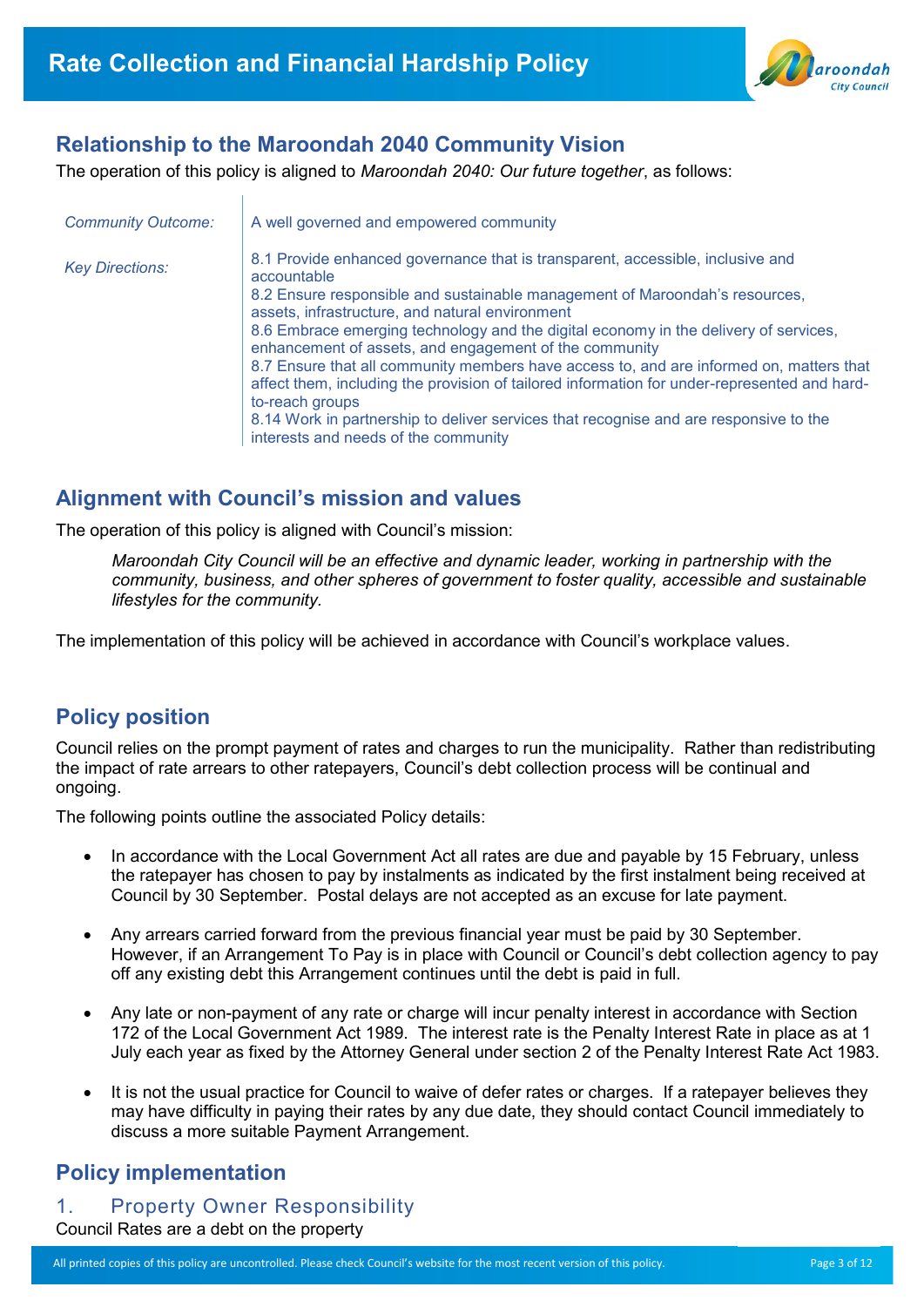

- If the property changes ownership, any rate or charge or interest outstanding will become the responsibility of the new property owner.
- Notification of a change of ownership will only be accepted by way of a Notice of Acquisition or a Copy of Title.
- Maroondah City Council requires written notification from the property owner, or their legal representative, of any change to a mailing address. Failure to notify may result in our inability to deliver the rate notice. Interest charges or legal costs that may be incurred therefore are to be met by the property owner.

## 2. Rate Notices

Rate notices are issued and due dates remain the same each year and Maroondah City Council has an expectation that the ratepayer understands their obligation to pay rates and meet the due dates. Therefore, if a rate notice has not been received the ratepayer is requested to enquire as to the whereabouts of that notice to ensure timely payments and/or the ability to object to the valuation in the required timeframe.

- Annual Rate and Valuation Notices Issued in August each year. No reminders are sent for Lump Sum payers (those ratepayers choosing to pay by 15 February) \*\**The current method of delivery of the notice is, as chosen by the ratepayer/property owner by: Mail; eNotice or BpayView sent by Council's contracted printer.*
- Quarterly Instalment notices

Ratepayers who have paid the exact quarterly instalment indicated on their annual notice, by 30 September will receive a 2nd, 3rd and 4th Instalment Notice as detailed under Key Dates below. *\*\* The current method of delivery of the notice is, as chosen by the ratepayer/property owner by: Mail; eNotice or BpayView sent by Council's contracted printer.*

Late Payment Advice (LPA) notices will be sent:

- *In February* to those ratepayers not having made their Lump Sum payment by 15 February *\*\* The current method of delivery of the notice is, as chosen by the ratepayer/property owner by: Mail; eNotice or BpayView sent by Council's contracted printer.*

*- In June* to those ratepayers having any instalments amounts outstanding as at 31 May *\*\* The current method of delivery of the notice is, as chosen by the ratepayer/property owner by: Mail; eNotice or BpayView sent by Council's contracted printer.*

- Letter of Demand (LOD) will be sent to ratepayers who have not responded to the Late Payment Advice or those ratepayers who have defaulted on an Arrangement to pay. The LOD will be sent to the given physical mailing address, and where this is different to the Property Address a copy will be sent to the Property Address also. \*\**The current method of delivery of the LOD is by: Mail - sent by Council's debt collection agency*
- Supplementary Valuation Notices will be sent to properties where the CIV has changed since the original notice was sent in August. These Notices will supersede the original August notice however the due date for payment will be as per the method chosen on the Parent Property. Eg Lump Sum or Instalments.

\*\**The current method of delivery of the Supplementary Valuation Notice is by: Mail sent direct from Council.*

3. Key dates

Rating year: 1 July to 30 June of the following year.

Payment due dates: 15 February In Full payment due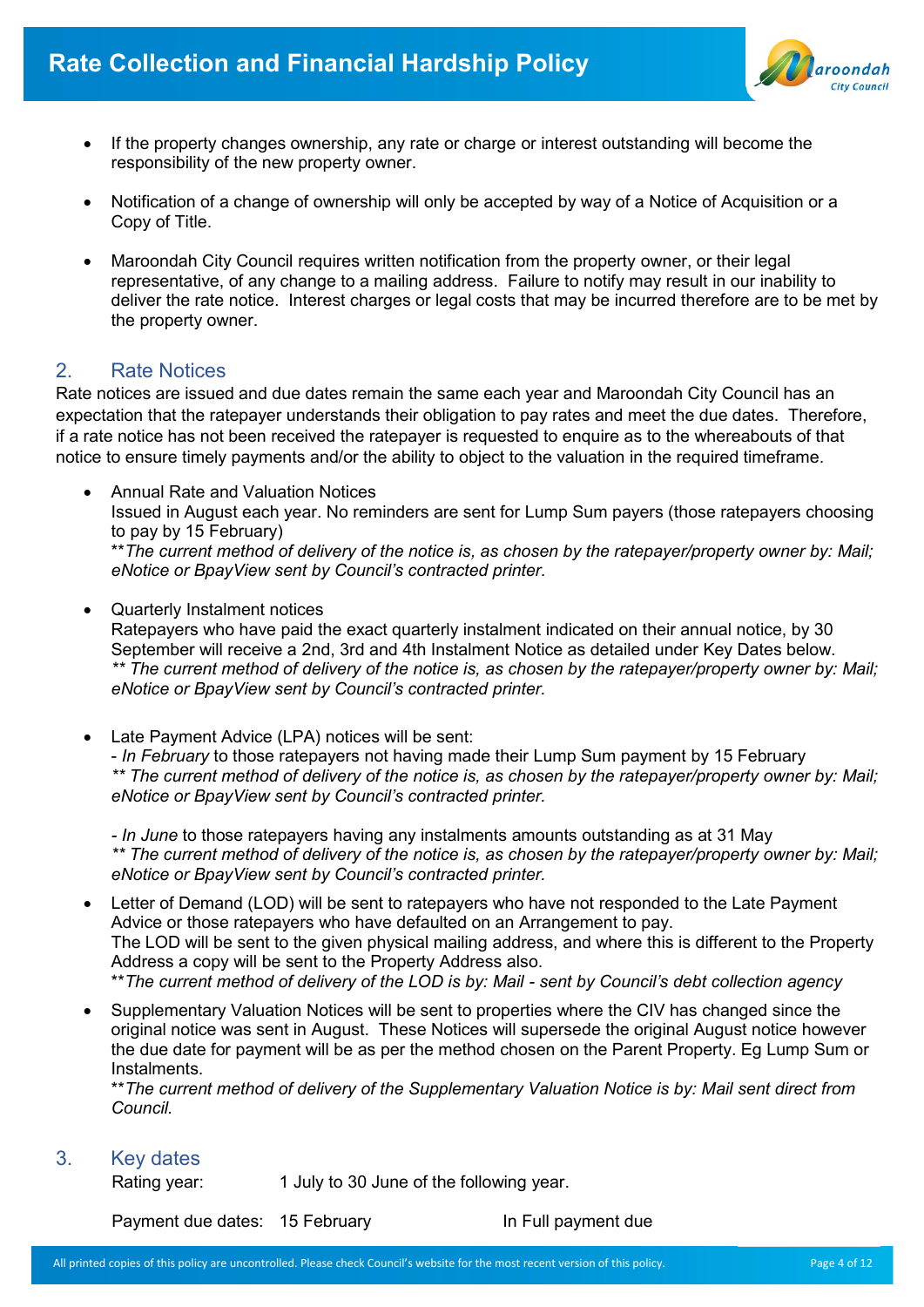

- 30 September
- 
- 
- 

1<sup>st</sup> Instalment due • 30 November 2ndInstalment due • 28 February 3rd Instalment due • 31 May 4th Instalment due

Annual Rate & Valuation Notice Delivery between 1 and 15 August

Instalment Notices - The instalment plan is activated if the exact  $1<sup>st</sup>$  instalment amount indicated on the Annual Notice is received before 30 September. Then will the following notices be sent: 2nd Instalment Notice Delivery between 1 & 15 November 3rd Instalment Notice Delivery between 1 & 15 February 4th Instalment Notice Delivery between 1 & 15 May

## 4. Payment Options

#### *Lump Sum or Quarterly Instalments*

The Local Government Act 1989 currently prescribes; Council *must* allow a person to pay a rate or charge in 4 instalments with Lump Sum being an option. Currently the take up of both these 'options' is approximately 50/50. Council will continue to monitor this ratio to ensure the most beneficial option/s is offered to our ratepayers.

Each year the ratepayer will initiate the payment option they require by either paying the exact quarterly instalment amount indicated on the rate notice before 30 September. Money received after this date will indicate the Lump Sum option has been chosen.

#### *Direct Debit*

Maroondah City Council currently offer a third payment option being 9 monthly instalments by Council initiated Direct Debit Agreement only. Ratepayers wishing to pay by monthly instalments must formalise this option by completing Direct Debit Agreement application form and presenting the form to Council at least 14 days prior to the next debit date. The Direct Debit Agreement is ongoing each year until a written request to cancel or alter the agreement is received or three separate payment dishonours are received.

## 5. Penalty Interest

Late or non-payment of any Rate, Charge or Levy will incur penalty interest in accordance with Section 172 of the Local Government Act 1989, the details of which are as follows: -

- Interest will be charged if neither the first instalment nor the lump sum amount was paid by the said due date and will be calculated from the date on which each missed instalment was due and will continue to accrue until rates are paid. Where a lump sum is not paid by the due date, penalty interest will be calculated as if the person was paying the rates by instalments;
- An Arrangement to Pay does not waive, defer, or stop interest charges from being incurred;
- The interest percentage rate is the Penalty Interest Rate in place as at 1 July each year as fixed by the Attorney General under section 2 of the Penalty Interest Rate Act 1983.

Any decision to waive or abandon interest will be in accordance with the provisions detailed under Financial Hardship section of this policy. Mere oversight of a due date for payment will not be accepted as a reason to waive/abandon interest, nor will failure to contact Council prior to the due date to advise of financial difficulties; previous special arrangements not being maintained; previous history of late payments; or lack of communication from ratepayer to alter/update mailing address.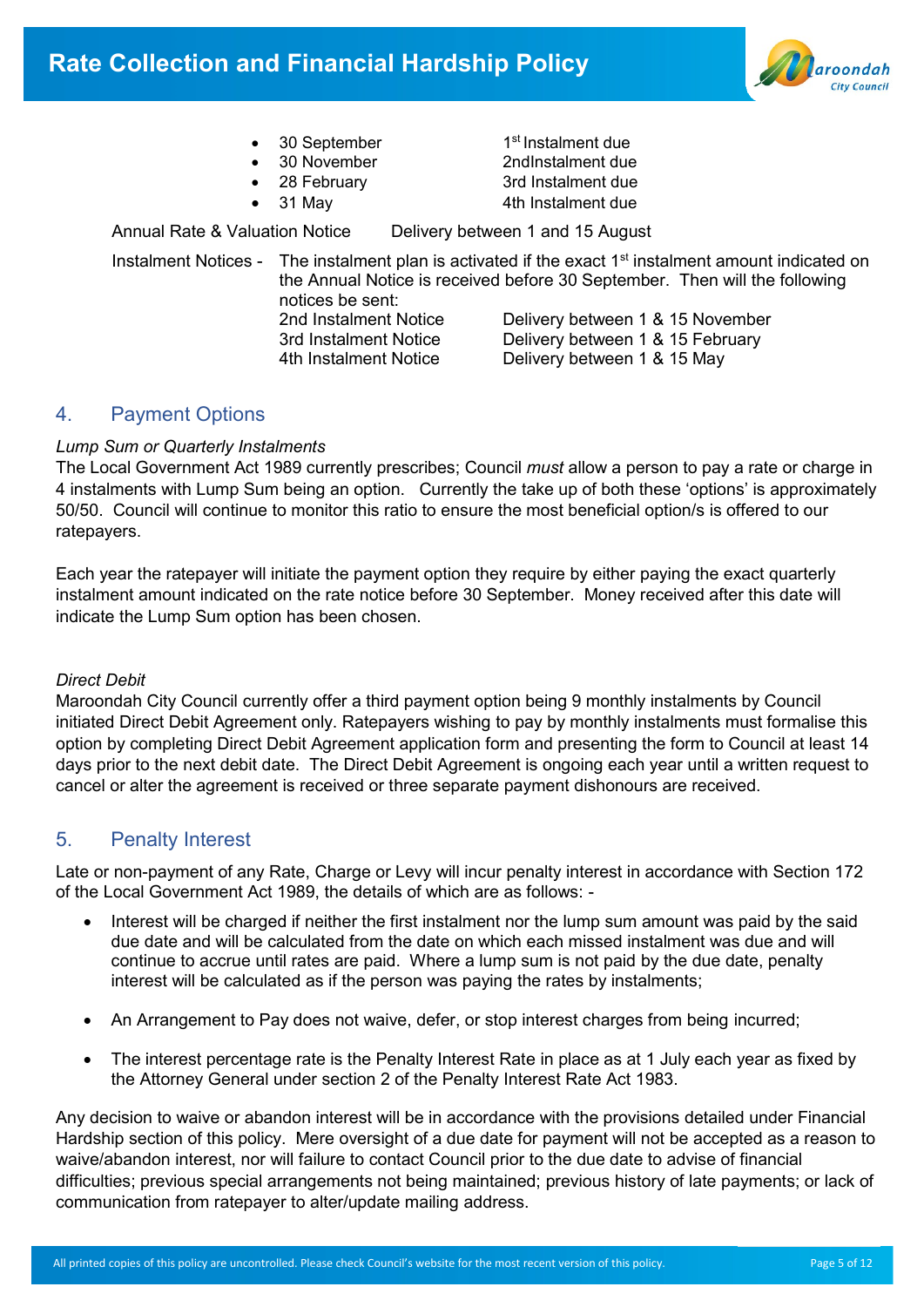

As rates and charges are a debt on the Property and transferrable to the new owner, Council may override Interest Generation when they are advised by a Solicitor/Conveyancer that a settlement cheque for Transfer of Property ownership will not reach Council until after the due date. This will ensure the new owner is not unduly penalised.

## 6. Arrangement to Pay

Council will agree to a Payment Arrangement that is realistic and affordable based on the individual financial situation of the ratepayer. This may be short-term or long-term.

Council will agree to a Payment Arrangement to allow a ratepayer to pay a rate or charge over a longer period than standard payment terms provide, subject to:

- Interest being charged and continuing to accrue on the outstanding rate or charge as set down in Section 172 of the Local Government Act 1989.
- All arrangements to be recorded in writing.
- An arrangement will lapse if it is not maintained.
- Each arrangement is reviewed at least once every twelve months.
- Payment frequency and amount payable is by mutual agreement.
- An Arrangement will continue until the debt is paid
- If Legal Action has already commenced, a Payment Arrangement directly with Council cannot commence without consultation with the Debt Recovery agency.

## 7. Financial Difficulty

Financial difficulty is defined simply as a ratepayer/property owner who is unable to meet their financial obligation of Council rate payment amounts and/or deadlines as set down in the Local Government Act 1989 either in the current financial year or previous years.

Early identification of financial difficulty is paramount to eliminating any additional burdens being incurred. This requires a ratepayer/property owner to identify themselves to Council or, they are able to appoint a third party to act on their behalf by way of written authority presented to Council. Ratepayers/property owners or their representative will be treated with respect and confidentiality at all times in line with Council's Customer Service Code.

As rates are a measure of the value of services rendered by Council to each property, as a matter of principle Council has determined not to waive rates but to allow them to stand as a charge against the property to which the benefit of services has been provided. Where long-term hardship exists rates will ultimately to be recovered against the property when it is eventually sold.

Council frequently enters in to short-term payment options with ratepayers, usually for periods of up to 3 or 4 months. Although scenarios in which this form of assistance is granted could be a precursor to financial hardship, Council would generally not categorise this as 'hardship assistance.' In these circumstances, Council will monitor progress towards clearing the debt within the specified time. If the debt is not cleared, further assistance will be considered.

On identification of financial difficultly and on entering into a Payment Arrangement, Council may hold interest charges for up to 6 months if deemed appropriate.

Interest incurred may only be waived for Ratepayers who make a one-off late payment of rates in the following circumstances: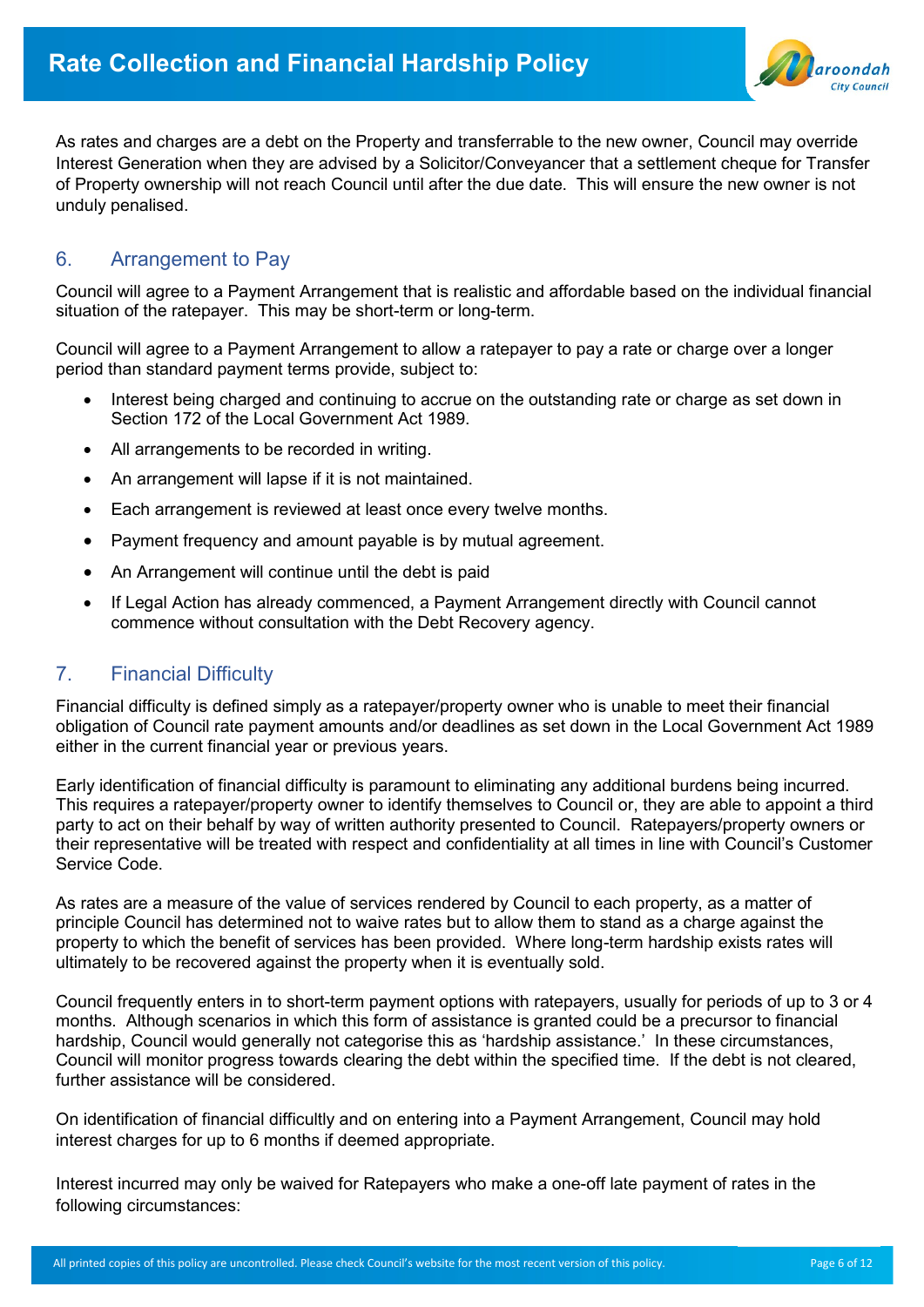

- Request for waiver/abandonment of Interest and/or Costs, must be in writing
- The waiver/abandonment of interest incurred is on the Ratepayer's principle place of residence only.
- The Ratepayer submits that extenuating circumstances have caused a one-off late payment. Extenuating circumstances do not include forgetfulness but may include death in the family, serious illness, and victim of theft;
- Payment is not made later than 20 days after the due date;
- The ratepayer has a record of timely payment for at least the previous three years;
- Only one application for late payment shall be granted to any one ratepayer in any three (3) year period;
- Where the first instalment payment is made after the due date Council will treat the payment as an instalment if the ratepayer notifies that they wish to continue paying by instalment and pays interest on the late instalment, the instalment program will be reinstated.

## 8. Pension Rebate

The Local Government Act 1989 provides that eligible pensioners shall receive a rebate on rates and charges levied. Pensioners who hold eligible concession cards may be entitled to receive a rebate, at the amount prescribed by the Department of Health and Human Services.

The Government Rebate will only be applied if all DHHS guidelines and eligibility criteria is met. The rebate only applies to the principal place of residence of the pension card holder, which is determined by the address appearing on the ratepayer's pension card.

## 9. Recovery of Overdue Rates

Where ratepayers do not make their payments in line with one of the standard payment options available and there is no approved payment arrangement, further action will be taken to recover the money owing to Council as follows:

- 9.1. *Lump Sum Payment Option*
	- 9.1.1. Following the date set for payment, a Late Payment Notice requesting payment within 14 days will be issued to all properties where the instalment program was not activated and where monies are still outstanding.
	- 9.1.2. Failure to respond to the Late Payment Notice, by making payment in full or requesting a suitable Payment Arrangement with Council, will result in the matter being referred to Council's debt collection agency who will send a Letter of Demand requesting payment within 14 days.
	- 9.1.3. Those ratepayers who fail to respond to the Letter of Demand, by making payment in full or requesting a suitable Payment Arrangement directly with the debt collection agency, will be referred for legal proceedings to be commenced.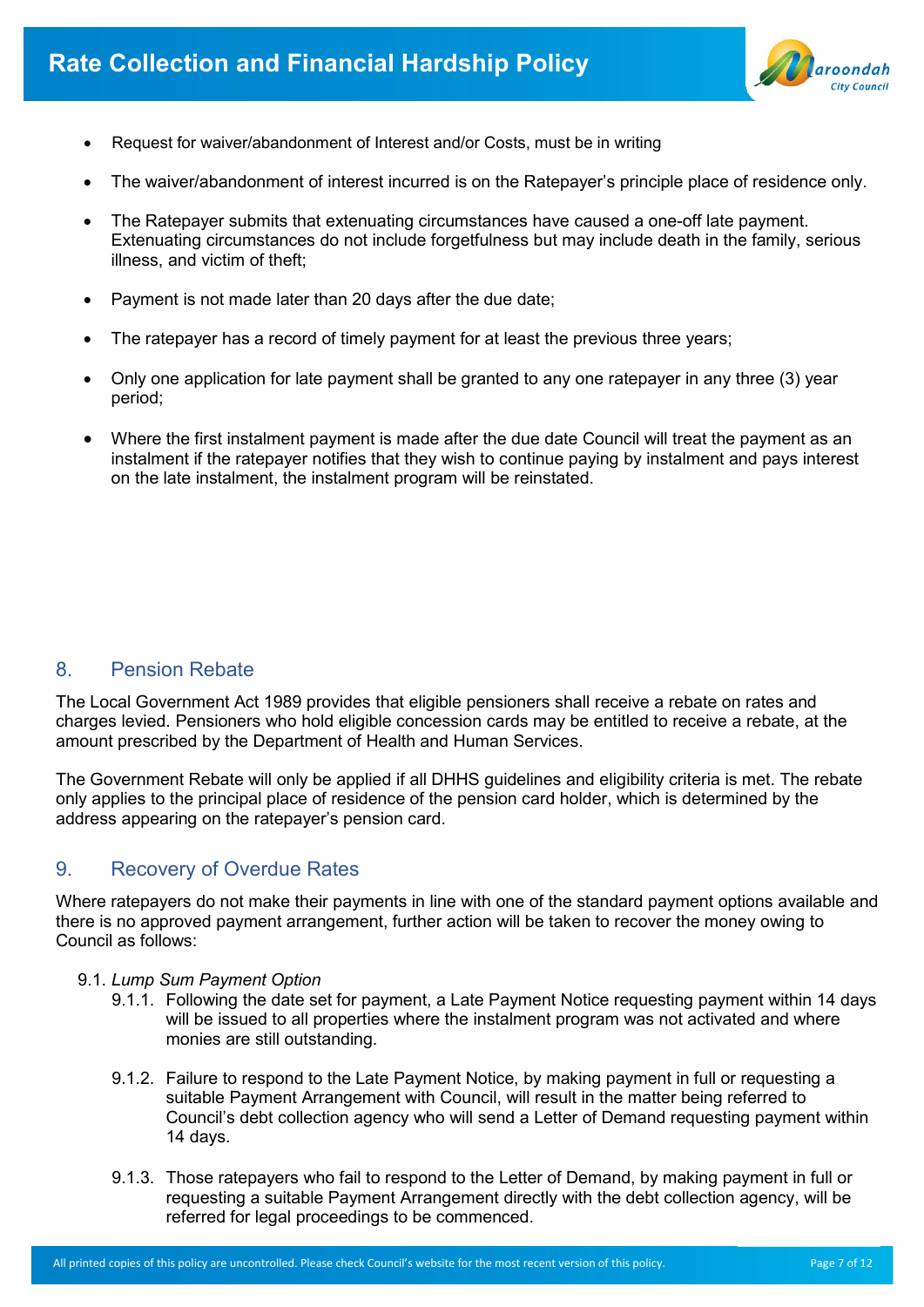

- 9.1.4. As the cost of legal action is significant and is charged to the ratepayer this action will only be commenced for those ratepayers where the amount owing is equal to or greater than the Magistrate Court costs that will be incurred because of this action. Once a debt has been placed in the hands of Council's debt collection agency all negotiations with the ratepayer will be handled by them.
- 9.2. *Quarterly Instalment option*
	- 9.2.1. Where rates remain unpaid 7 days after the date for payment of the fourth instalment, a courtesy Late Payment Notice will be issued indicating payment is due by 28 June. Any outstanding amount will roll over, with interest, to the new financial year and appear on the new rate notice with a reference that any arrears are due and payable by 30 September. Followed by a Letter of Demand sent by Council's debt collection agency in late August.
	- 9.2.2. Failure to make payment of the outstanding arrears, or requesting a suitable Payment Arrangement by 30 September will see commencements of recovery action in accordance with section 9.1.2 above.

## 10. Legal Action

Legal action to recover rates will be a last resort. In accordance with the Local Government Act 1989 Section 180, "if a rate or charge (including any instalment or any part of a rate or charge) remains unpaid after it is due and payable, the Council may recover it in the Magistrates' Court or by suing for debt". Council will only proceed if:

- No response was made to any Rate, Late Payment Notice, Instalment, or Supplementary Valuation Notices issued by Council or the Letter of Demand issued by Council's debt collection agency.
- A ratepayer/property owner defaults on a Payment Arrangement.
- Where hardship has not been established, Council will avail themselves of any of the following options to ensure recovery of rates:
	- o Application for bankruptcy notice.
	- o Section 181 Sale of Property

These recovery methods will include legal action and ultimately the sale of the property in question.

## 11. Sale of Property for Unpaid Rates and Charges

The Local Government Act 1989 allows Council to sell property for the purposes of collecting outstanding rates and charges. To enable this process to occur:

- There must be rates and charges outstanding for a period of 3 or more years.
- Council must pass a resolution to sell the property for the recovery of outstanding rates and charges
- Council must obtain appropriate Court orders.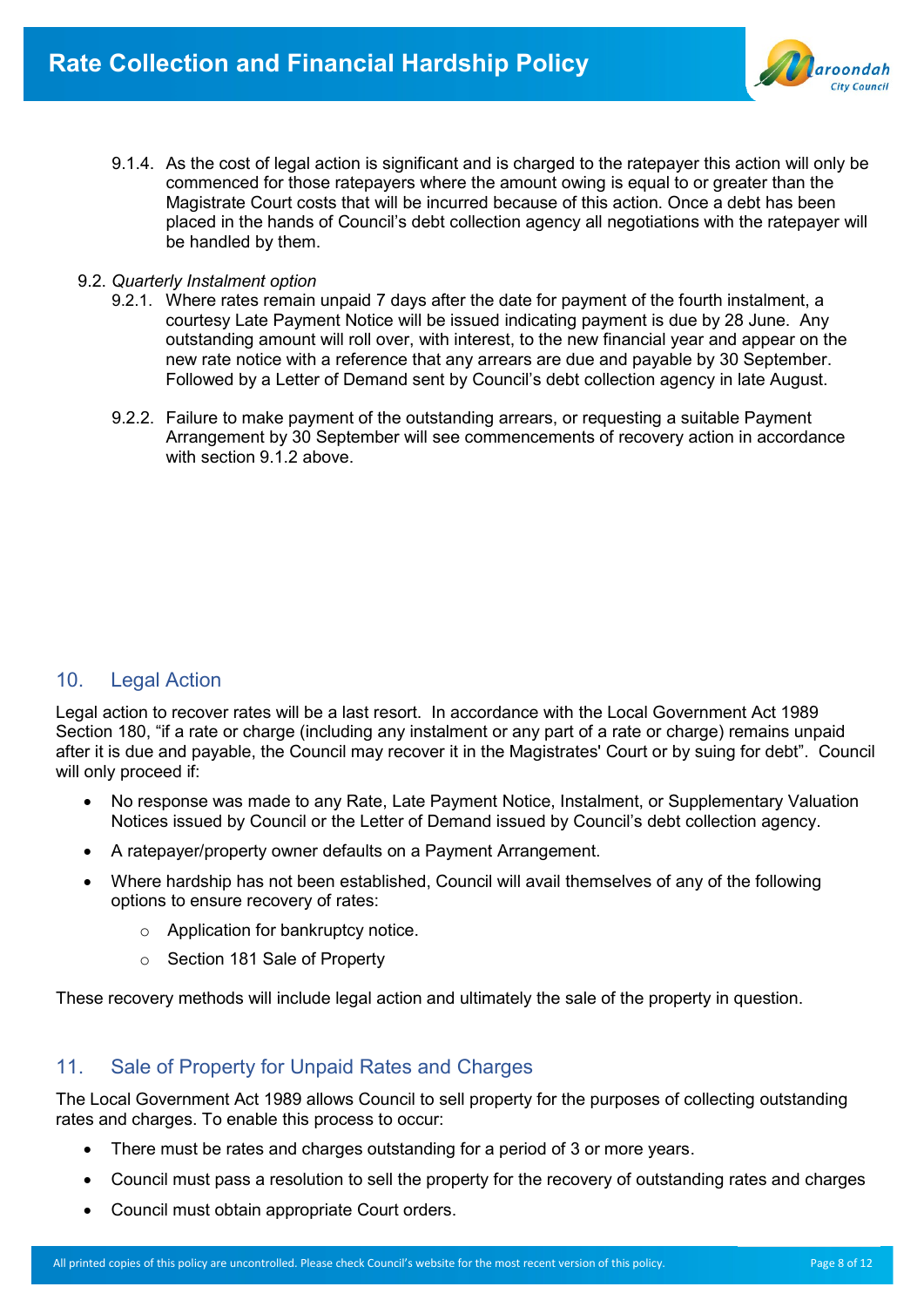

- Council must not have an existing current arrangement for the payment of outstanding rates and charges.
- Must obtain a written valuation of land by a Valuer.
- Serve a notice on anyone appearing from the Land Title Register as an interest in the land
- Give public notice of Council's intention to sell and
- Notify interested/registered parties of auction details

Once all requirements above are achieved, Council's debt collection agency will issue a pre Section 181 letter to the property owner advising that Council will proceed to sell the property if no action is taken.

Once Council's Revenue Services area exhausts all other collection options, a report will be generated outlining details of the property and the steps taken to recover the outstanding debt. It will be the decision of Council to sell, or not sell, the property.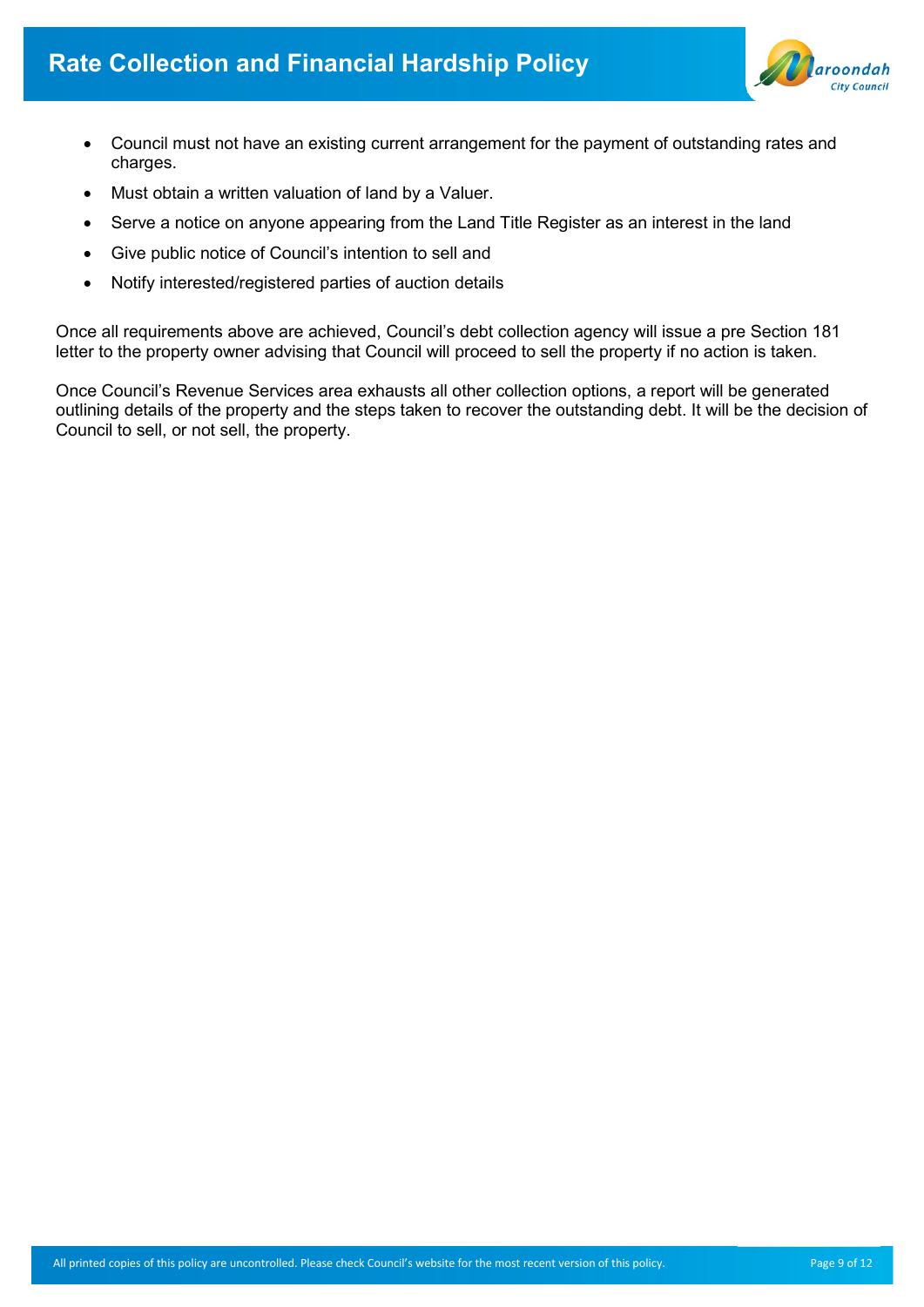

# **Rate Collection Calendar – Key Dates**

The Act states that Council must allow a person to pay in 4 instalments or may allow a payment by lump sum on dates fixed by the Minister. With these dates in place the rate collection process throughout each financial year is as follows:

| JUL         | • Week 1 - 2 - Start of Financial Year<br>. Valuation processing, rate verification, rates generated, Legal Costs on ongoing recovery.<br>$\cdot$ Week 3 - 4<br>• Legal Costs on ongoing recovery, Interest generated on previous year arrears; Annual Notice file to Printers |
|-------------|--------------------------------------------------------------------------------------------------------------------------------------------------------------------------------------------------------------------------------------------------------------------------------|
|             |                                                                                                                                                                                                                                                                                |
| <b>AUG</b>  | • Week 1 - 2<br>• Delivery of Notices to owners/ratepayers<br>$\cdot$ Week 3 - 4<br>• Letter of Demand file to Solicitors for mailing                                                                                                                                          |
|             |                                                                                                                                                                                                                                                                                |
| <b>SEPT</b> | • Week 1 - 2<br>∙ Week 3 - 4                                                                                                                                                                                                                                                   |
|             | • 30 September-1st Direct Debit processed; 1ST QUARTERLY INSTALMENT DUE                                                                                                                                                                                                        |
|             | $\cdot$ Week 1 - 2<br>. Objections to Valuations close 2 months after Date of Issue of rate notice<br>$\cdot$ Week 3 - 4                                                                                                                                                       |
| <b>OCT</b>  | • Legal Costs on ongoing recovery, Interest generated on previous year arrears; Instalment program turned off; Instalment notice to Printers;<br>31 October-2nd Monthly Direct Debit processed                                                                                 |
|             | • Week 1 - 2                                                                                                                                                                                                                                                                   |
| <b>NOV</b>  | • Week 3 - 4<br>.30 November-3rd Monthly Direct Debit processed; 2ND QUARTERLY INSTALMENT DUE                                                                                                                                                                                  |
| <b>DEC</b>  | • Week 1 - 2<br>• Interest generated on previous year arrears<br>∙ Week 3 - 4<br>•31 December-4th Monthly Direct Debit processed                                                                                                                                               |
| <b>JAN</b>  | ∙Week 1 - 2<br>• Interest generated on previous year arrears<br>$\cdot$ Week 3 - 4<br>• Quarterly instalment file to printers; 31 January-5th Monthly Direct Debit processed                                                                                                   |
|             |                                                                                                                                                                                                                                                                                |
|             | $\cdot$ Week 1 - 2<br>. Interest generated on previous year arrears; 15 February - IN FULL PAYMENT DUE<br>• Week 3 - 4                                                                                                                                                         |
| <b>FEB</b>  | · Interest Generated on all overdue; Late Payment Notices file to Printers; 28 February-6th Monthly Direct Debit processed; 3RD QUARTERLY<br><b>INSTALMENT DUE</b>                                                                                                             |
|             | • Week 1 - 2                                                                                                                                                                                                                                                                   |
| <b>MAR</b>  | • Week 3 - 4<br>• Interest generated on all arrears; Letter of Demand file to Solicitors; 31 March-7th Monthly Direct Debit processed                                                                                                                                          |
| <b>APR</b>  | • Week 1 - 2<br>• Letter of Demand sent from Solicitors<br>• Week 3 - 4                                                                                                                                                                                                        |
|             | • Quarterly instalment file to printers; Interest generated on arrears; 30 April-8th Monthly Direct Debit processed                                                                                                                                                            |
| <b>MAY</b>  | $\cdot$ Week 1 - 2<br>• Legal costs resulting from inaction to LOD<br>• Week 3 - 4                                                                                                                                                                                             |
|             | •Legal costs resulting from inaction to LOD, 31 May-9th Monthly Direct Debit processed; 4TH QUARTERLY INSTALMENT DUE                                                                                                                                                           |
| <b>JUN</b>  | $\cdot$ Week 1 - 2<br>• Pensioner Verification & letters to ratepayers; Interest generated on all arrears; Overdue instalment LPAs sent<br>• Week 3 - 4                                                                                                                        |
|             | •30 June - Interest generated on all overdue; Close off year; Roll Over all outstanding balances to new Financial Year                                                                                                                                                         |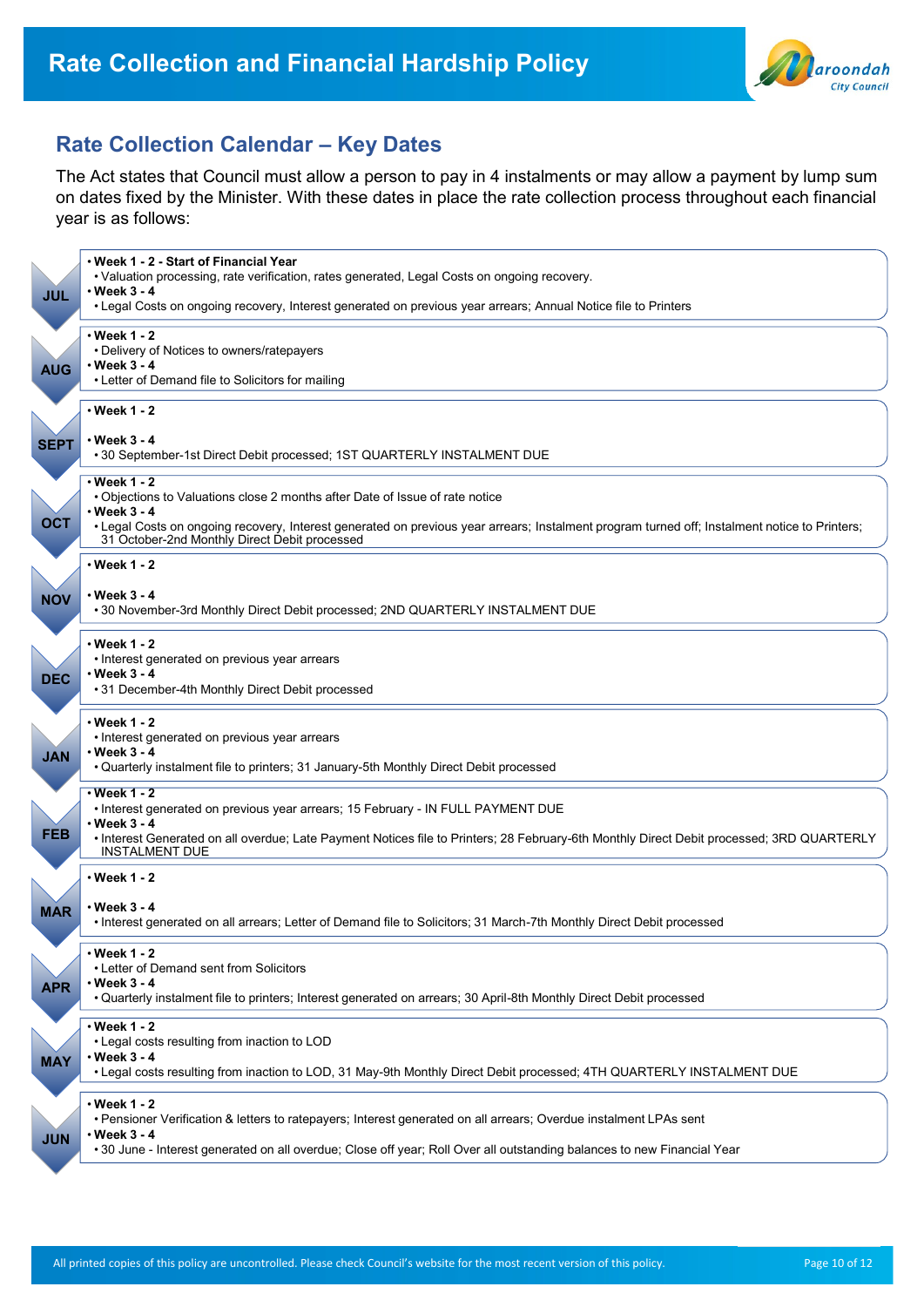

# **Related legislation**

Council may declare the following rates and charges on rateable land in accordance with the Local Government Act 1989:

- LGA Section 158 Declaring rates and charges
- LGA Section 159 Municipal Charge
- LGA Section 161 Differential rates
- LGA Section 162 Service rate and service charge
- LGA Section 163 Special rate and special charge

The collection of rates and charges are in accordance with:

- LGA Section 167 Payment of Rates and Charges
- LGA Section 170 Deferred Payment
- LGA Section 171 Waiver, sub sections  $(1)$ ,  $(2)$  and  $(4)$
- LGA Section 171A Waiver by application financial hardship
- LGA Section 172 Council may charge interest on unpaid rates and charges
- LGA Section 180 Unpaid rate or charge
- LGA Section 181 Sale of Property for Unpaid Rates or Charges
- Penalty Interest Rates Act 1983 Section 2

# **Related policies, strategies, procedures, and guidelines**

Council may also be appointed as the collection agency for various State Government initiatives as they arise. If not advised to the contrary recovery of these charges will be in line with our standard Debt Collection practices.

- Fire Services Property Levy in accordance with the Fire Services Property Levy Act 2012
- State Deficit Levy

Council uses the Capital Improved Value of a property when calculating rates. The property valuations are carried out in line with the Valuation of Land Act 1960.